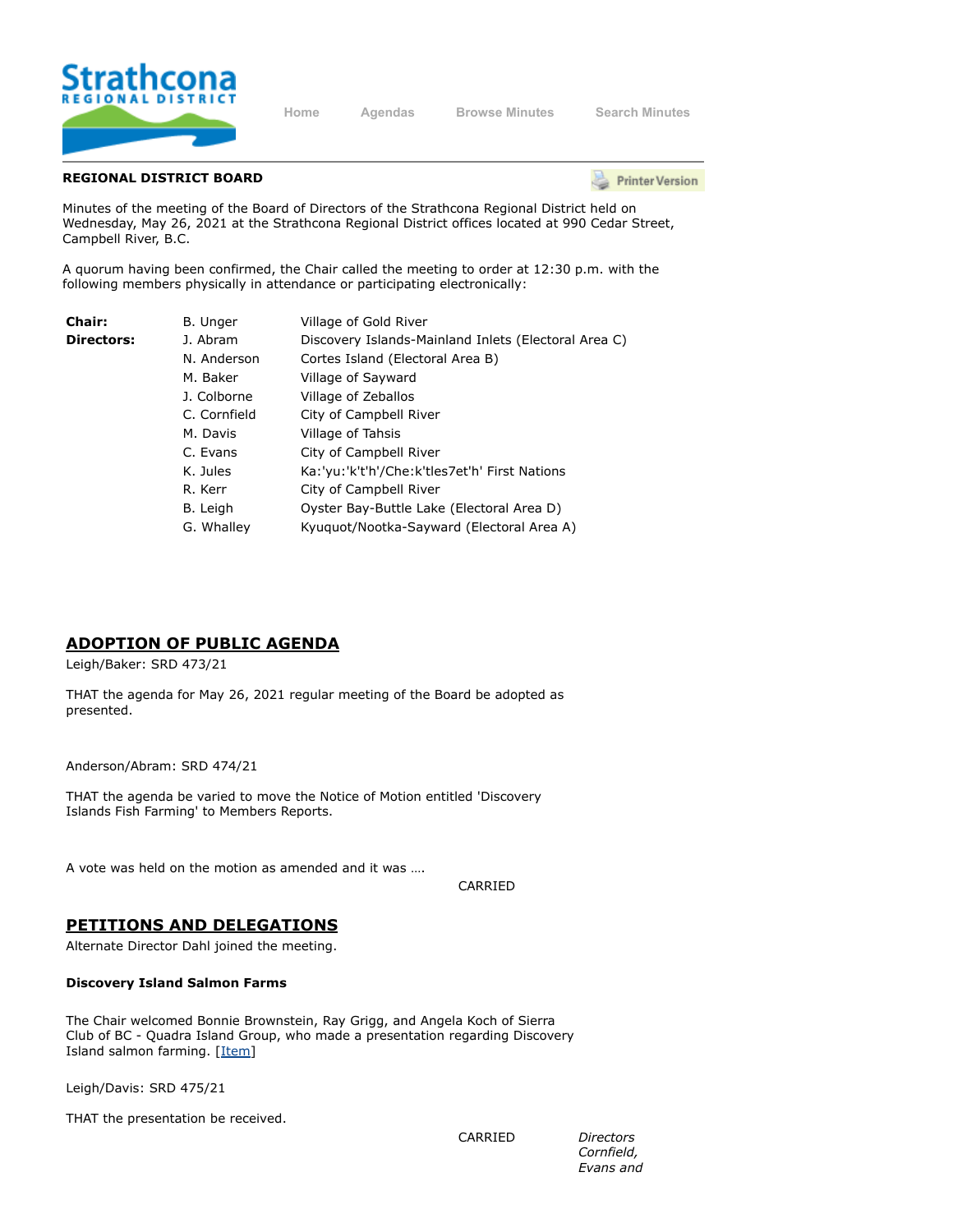*Alternate Director Dahl opposed*

## **ADOPTION OF MINUTES**

Davis/Evans: SRD 476/21

THAT the minutes of the regular meeting of the Regional Board held on May 12, 2021 be adopted. [\[Item](https://agenda.strathconard.ca/SRDAttachments/SRDBoard/Open/BRD/26-May-21/20210512-BOARD-MINUTES.pdf)]

CARRIED

## **CHAIR'S REPORT**

### **Association of Vancouver Island and Coastal Communities (AVICC)**

The Chair reminded directors of the AVICC Virtual AGM and Convention happening on May 27 and 28, 2021.

Baker/Whalley: SRD 477/21

THAT the Chair's report be received.

CARRIED

Director Adams joined the meeting.

## **COMMITTEE CHAIR REPORTS**

### **Electoral Areas Services Committee**

Abram/Leigh: SRD 478/21

THAT the draft minutes of the regular meeting of the Electoral Areas Services Committee held on May 12, 2021 be received. [\[Item\]](https://agenda.strathconard.ca/SRDAttachments/SRDBoard/Open/BRD/26-May-21/20210512-EASC-MINUTES.pdf)

CARRIED

#### **Strathcona Gardens Commission**

Leigh/Whalley: SRD 479/21

THAT the draft minutes of the regular meeting of the Strathcona Gardens Commission held on May 12, 2021 be received. [\[Item](https://agenda.strathconard.ca/SRDAttachments/SRDBoard/Open/BRD/26-May-21/20210512-SGC-MINUTES.pdf)]

CARRIED

## **STAFF REPORTS**

**OCP/Rezoning Consultation Process (CP 1B 21/RZ 1B 21 - Treedom Ventures Inc.)**

Anderson/Whalley: SRD 480/21

THAT the report from the Chief Administrative Officer be received. [[Item](https://agenda.strathconard.ca/SRDAttachments/SRDBoard/Open/BRD/26-May-21/20210514-OCP-CP-1B-21_RZ-1B-21---Treedom-Ventures.PDF)] CARRIED

Anderson/Whalley: SRD 481/21

THAT the First Nations consultation process and agency referral list as outlined in the staff report dated May 6, 2021 for application CP 1B 21/RZ 1B 21 (Treedom Ventures Inc.) be approved with the addition of the K'omoks First Nation.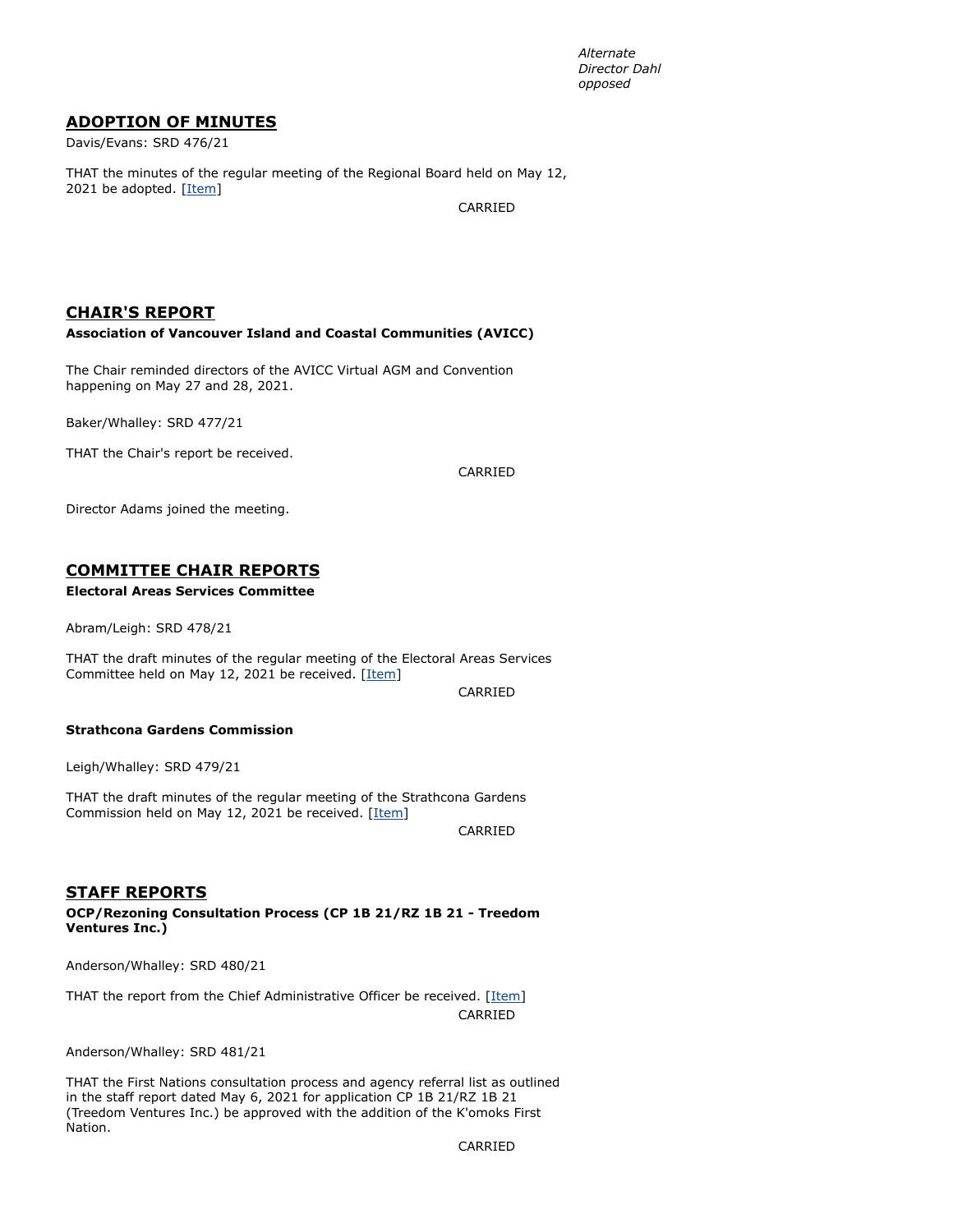### **OCP/Rezoning Consultation (CP 1D 21/RZ 1D 21 - Oyster Bay Lands)**

Leigh/Whalley: SRD 482/21

THAT the report from the Chief Administrative Officer be received. [[Item](https://agenda.strathconard.ca/SRDAttachments/SRDBoard/Open/BRD/26-May-21/20210514-OCP_Rezone-CP-1D-21_RZ-1D-21-OB-Lands.PDF)] CARRIED

Leigh/Abram: SRD 483/21

THAT the matter be referred to the Electoral Areas Services Committee.

CARRIED

*Anderson opposed*

*Director*

### **ESA Development Permit Application - DP 1D 21 (Szary)**

Leigh/Abram: SRD 484/21

THAT the report from the Chief Administrative Officer be received. [[Item](https://agenda.strathconard.ca/SRDAttachments/SRDBoard/Open/BRD/26-May-21/20210514-ESA-DP-1D-21-_Szary_.PDF)] CARRIED

Leigh/Whalley: SRD 485/21

THAT development permit DP 1D 21 (Szary) be approved, and

THAT the Corporate Officer be authorized to issue the permit.

CARRIED

### **Fire Protection Service Proposal - Duncan Bay/Race Point**

Whalley/Abram: SRD 486/21

THAT the report from the Chief Administrative Officer be received. [[Item](https://agenda.strathconard.ca/SRDAttachments/SRDBoard/Open/BRD/26-May-21/20210521-Fire-Protection-Service-Duncan-Bay_Race-Point.PDF)] CARRIED

Whalley/Abram: SRD 487/21

THAT Option 3, as outlined in the May 7, 2021 report from the Chief Administrative Officer, be selected as the engagement strategy for determining the level of interest in further evaluation of fire protection services for the Gordon Road/Duncan Bay Road and Race Point Road areas.

CARRIED

#### **Refuge Cove Boardwalk Project - Funding Options**

Abram/Whalley: SRD 488/21

THAT the report from the Chief Administrative Officer be received. [[Item](https://agenda.strathconard.ca/SRDAttachments/SRDBoard/Open/BRD/26-May-21/20210521-Refuge-Cove-Boardwalk.PDF)] CARRIED

Abram/Whalley: SRD 489/21

THAT a further report be prepared regarding the Refuge Cove boardwalk project and potential funding sources involving the Regional District.

CARRIED

#### **Sayward Valley Solid Waste Service - Proposed Rates Amendment**

Whalley/Leigh: SRD 490/21

THAT the report from the Chief Administrative Officer be received. [[Item](https://agenda.strathconard.ca/SRDAttachments/SRDBoard/Open/BRD/26-May-21/20210519-Sayward-Valley-Solid-Waste-Rates.PDF)] CARRIED

Whalley/Leigh: SRD 491/21

THAT a bylaw to amend the Sayward Valley solid waste rates to ensure sufficient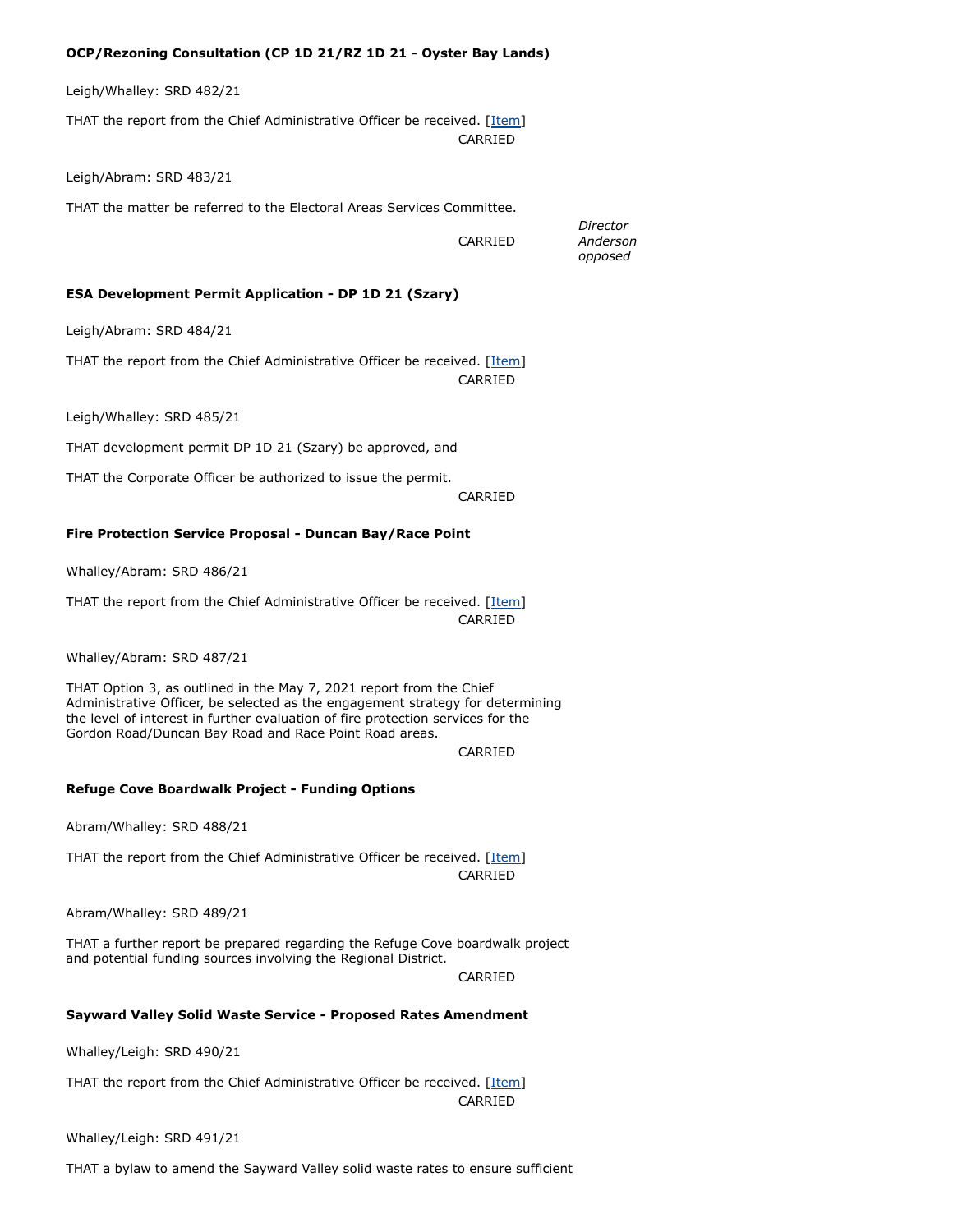the Board's consideration. CARRIED **Area D Water Rates - Proposed Bylaw Amendment** Leigh/Whalley: SRD 492/21 THAT the report from the Chief Administrative Officer be received. [[Item](https://agenda.strathconard.ca/SRDAttachments/SRDBoard/Open/BRD/26-May-21/20210517-Area-D-Water-Rates.PDF)] CARRIED Cornfield/Kerr: SRD 493/21 THAT a bylaw to amend the Electoral Area D water rates to meet the revenue requirements of the 2021-2025 financial plan be prepared for the Board's consideration. CARRIED *Director Leigh opposed* Cornfield/Leigh: SRD 494/21 THAT a report be prepared to explore financial relief alternatives for users of the Electoral Area D water service. CARRIED **Electoral Areas Grant in Aid Service** Whalley/Abram: SRD 495/21 THAT the report from the Chief Administrative Officer be received. [[Item](https://agenda.strathconard.ca/SRDAttachments/SRDBoard/Open/BRD/26-May-21/20210517-EA-GIA-Service.PDF)] CARRIED Whalley/Leigh: SRD 496/21 THAT an Electoral Area Grant in Aid Service be created for those Electoral Areas that desire to participate. CARRIED **Campbell River Storm Hockey Club - Request for Refund** Evans/Adams: SRD 497/21 THAT the report from the Chief Administrative Officer be received. [[Item](https://agenda.strathconard.ca/SRDAttachments/SRDBoard/Open/BRD/26-May-21/20210420-CR-Storm---Request-for-Refund.PDF)] CARRIED Adams/Evans: SRD 498/21 THAT the Regional District approve an account credit of 78 hours to the Campbell River Storm Hockey Club without prejudice and without precedent, for unused ice time between December 11, 2020 and April 2, 2021. CARRIED **Woodchipping Disposal - Community Resiliency Investment Grant** Abram/Whalley: SRD 499/21 THAT the report from the Chief Administrative Officer be received. [[Item](https://agenda.strathconard.ca/SRDAttachments/SRDBoard/Open/BRD/26-May-21/20210521-Woodchipping-Disposal.pdf)]

CARRIED

revenues in 2021 to cover the operational costs of the service be prepared for

#### **Planning Fees and Procedures Bylaw**

Leigh/Abram: SRD 500/21

THAT the report from the Chief Administrative Officer be received. [[Item](https://agenda.strathconard.ca/SRDAttachments/SRDBoard/Open/BRD/26-May-21/20210521-Planning-Fees-and-Procedures-Bylaw.PDF)] CARRIED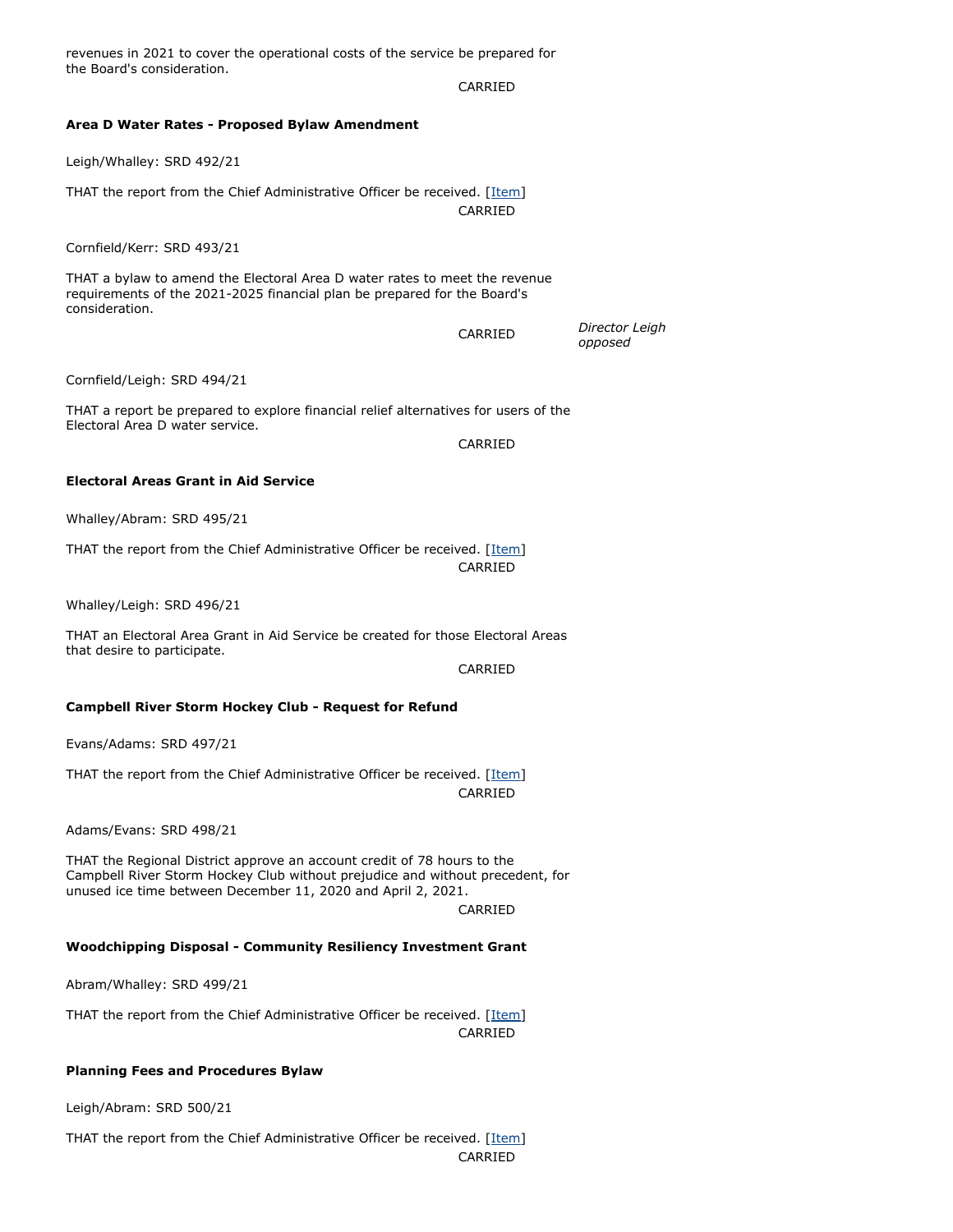Abram/Whalley: SRD 501/21

THAT a report on Bylaw No. 5, being the Planning Fees and Procedures Bylaw 2008, be prepared for further consideration, and

THAT the report be reviewed by the Electoral Areas Services Committee prior to being tabled with the Board.

Anderson/Leigh: SRD 502/21

THAT the matter be referred to the Electoral Areas Services Committee. CARRIED

#### **Emergency Support Services - 2021 Grant Award**

Evans/Anderson: SRD 503/21

THAT the report from the Chief Administrative Officer be received. [[Item](https://agenda.strathconard.ca/SRDAttachments/SRDBoard/Open/BRD/26-May-21/20210507-ESS---2021-Grant-Award.PDF)] CARRIED

Evans/Colborne: SRD 504/21

THAT the 2021-2025 Financial Plan be amended to incorporate \$125,701 from the UBCM Community Emergency Preparedness Fund Emergency Support Services grant.

CARRIED

#### **Climate Action Revenue Incentive Program (CARIP)**

Leigh/Whalley: SRD 505/21

THAT the report from the Chief Administrative Officer be received. [[Item](https://agenda.strathconard.ca/SRDAttachments/SRDBoard/Open/BRD/26-May-21/20210514-CARIP.PDF)] CARRIED

#### **Proposed Cell Tower Construction - Cortes Island**

Anderson/Whalley: SRD 506/21

THAT the report from the Chief Administrative Officer be received. [[Item](https://agenda.strathconard.ca/SRDAttachments/SRDBoard/Open/BRD/26-May-21/20210519-Cell-Towers-Cortes-Island.PDF)] CARRIED

Anderson/Abram: SRD 507/21

THAT the Chair write a letter to Innovation, Science and Economic Development Canada (ISED) to bring to their attention that TELUS has not engaged the Cortes Island and Quadra Island community in any meaningful manner regarding the proposed cell towers; and

THAT the SRD opposes any permission granted by ISED to construct cellular towers on Cortes Island until the community has been properly consulted and supports the construction of the proposed cell towers.

CARRIED

#### **City of Campbell River Development Proposal Referral (Comox Strathcona Waste Management)**

Adams/Evans: SRD 508/21

THAT the report from the Chief Administrative Officer be received. [[Item](https://agenda.strathconard.ca/SRDAttachments/SRDBoard/Open/BRD/26-May-21/20210519-CCR-Referral---CSWM.pdf)] CARRIED

Whalley/Evans: SRD 509/21

THAT the City of Campbell River be advised that the Strathcona Regional District has no objections to the proposed 6-hectare regional organic compost facility at 6300 Argonaut Road in Campbell River subject to adherence with all setback and odour/emission mitigation requirements.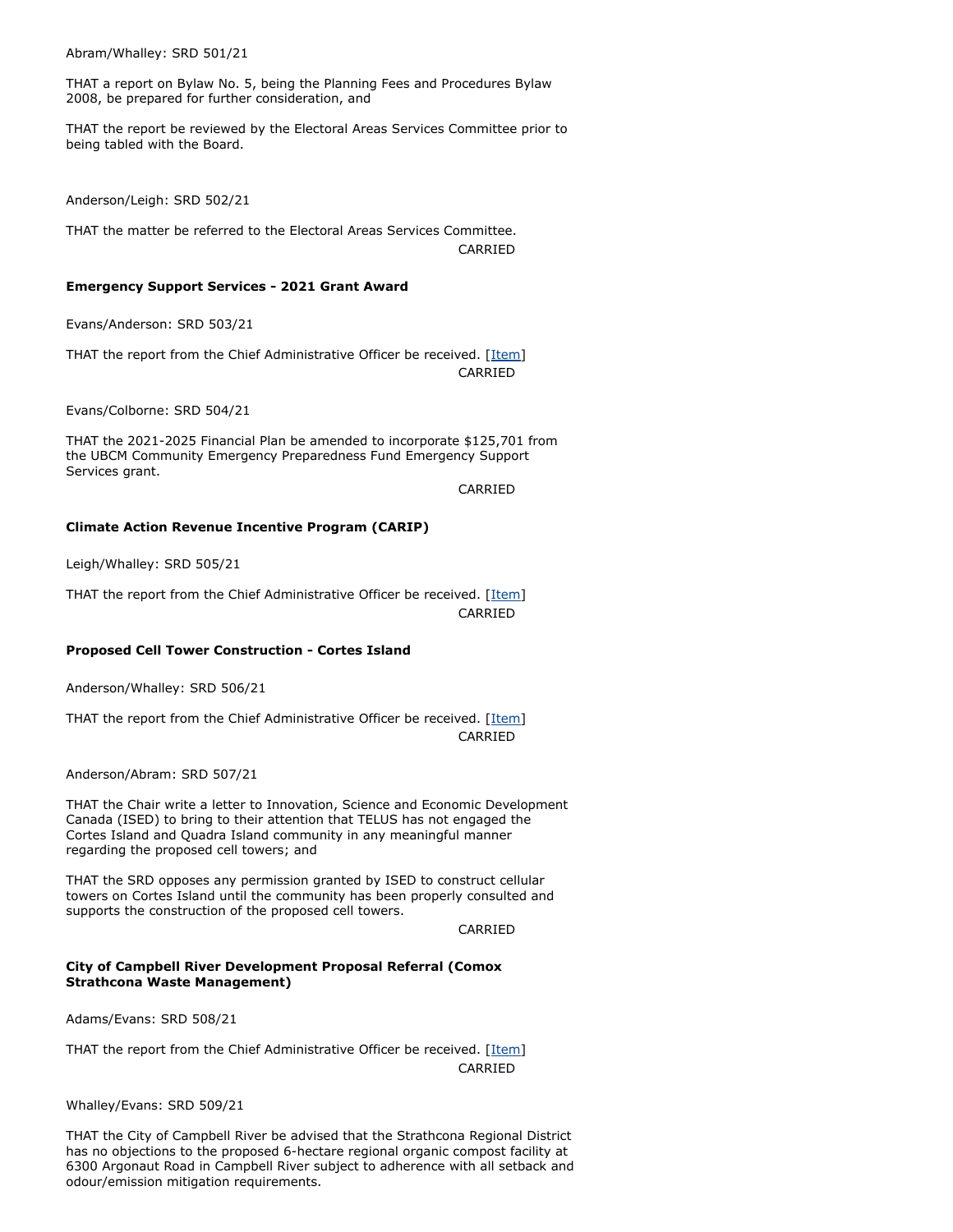### **Regional Housing Needs Report - UBCM Grant Opportunity**

Whalley/Anderson: SRD 510/21

THAT the report from the Chief Administrative Officer be received. [[Item](https://agenda.strathconard.ca/SRDAttachments/SRDBoard/Open/BRD/26-May-21/20210520-Regional-Housing-Needs-Report---UBCM-Grant-App.PDF)] CARRIED

Evans/Davis: SRD 511/21

THAT an application for grant funding be submitted to the UBCM Housing Needs Report Program for \$60,000 to fund Housing Needs Reports for the four electoral areas.

CARRIED

*Director Leigh opposed*

Abram/Anderson: SRD 512/21

THAT the 2021-2025 Financial Plan be amended if the application is approved and funding is received.

CARRIED

#### **Request for Economic Development Funding - Quadra Island Old Age Pensioners' Organization Branch 91 (OAPO)**

Abram/Leigh: SRD 513/21

THAT the report from the Chief Administrative Officer be received. [[Item](https://agenda.strathconard.ca/SRDAttachments/SRDBoard/Open/BRD/26-May-21/20210514-EcDev-Req---QI-OAPO-Br_-91.PDF)] CARRIED

Abram/Leigh: SRD 514/21

THAT the Board approve an economic development grant for the Quadra Island Old Age Pensioners' Organization Branch 91 (OAPO) in the amount of \$3,500 to assist with operating costs to be paid from the Electoral Area C economic development service budget.

CARRIED

## **BYLAWS**

#### **Bylaw No. 426 - Area D Water Leak Billing Adjustments**

Leigh/Adams: SRD 515/21

THAT the report from the Chief Administrative Officer be received. [[Item](https://agenda.strathconard.ca/SRDAttachments/SRDBoard/Open/BRD/26-May-21/20210517-Bylaw-No_-426-Area-D-Water-Leak-Billing.PDF)] CARRIED

Leigh/Adams: SRD 516/21

THAT Bylaw No. 426, being a bylaw to amend the rates charged for use of the Electoral Area D water system, be now introduced and read a first time. CARRIED

Leigh/Whalley: SRD 517/21

THAT the rules be suspended and Bylaw No. 426 be given second and third readings.

CARRIED

Leigh/Evans: SRD 518/21

THAT Bylaw No. 426, being Electoral Area D Water Service Rates and Regulation Bylaw 2018, Amendment No. 3, be reconsidered, finally passed and adopted. CARRIED

**Bylaw No. 428 - Last Mile Broadband Funding Agreements**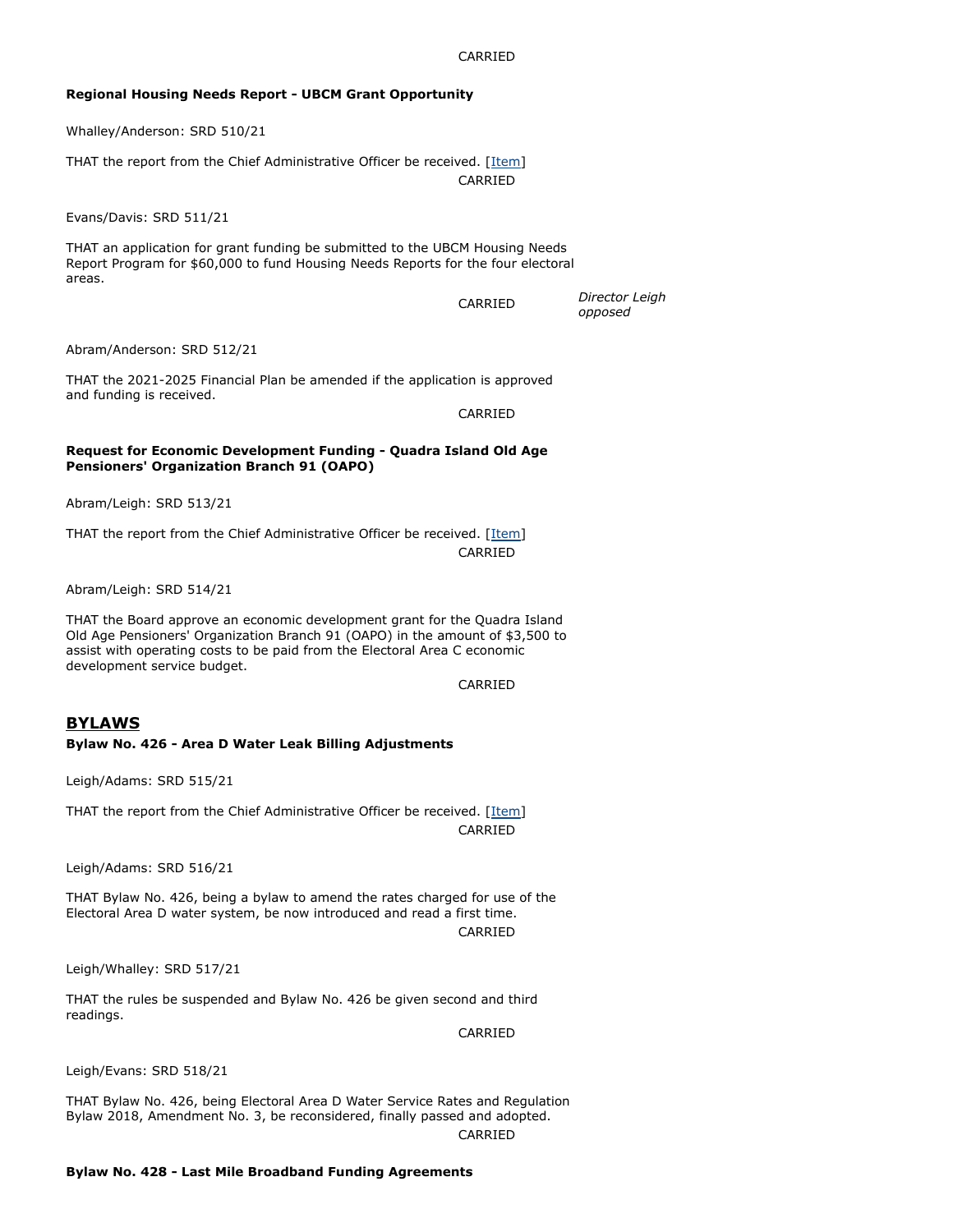Adams/Whalley: SRD 519/21

THAT the report from the Chief Administrative Officer be received. [[Item](https://agenda.strathconard.ca/SRDAttachments/SRDBoard/Open/BRD/26-May-21/20210521-Bylaw-No_-428-Last-Mile-Funding-Agreements.PDF)] CARRIED

Whalley/Baker: SRD 520/21

THAT Bylaw No. 428, being Broadband Infrastructure Capital Financing Agreements Authorization Bylaw 2021, be reconsidered, finally passed and adopted.

CARRIED

### **Bylaws No. 432 and 433 - OCP and Rezoning (CP 1C 21/RZ 2C 21 - Quadra Links)**

Abram/Leigh: SRD 521/21

THAT the matter be referred to the Electoral Areas Services Committee. [[Item\]](https://agenda.strathconard.ca/SRDAttachments/SRDBoard/Open/BRD/26-May-21/20210517-Bylaws-No_-432-and-433-Quadra-Links.PDF) CARRIED

## **CORRESPONDENCE**

#### **Logging of Old Growth Forests**

Whalley/Leigh: SRD 522/21

THAT the May 11, 2021 correspondence from Sierra Quadra regarding the logging of old growth forests in British Columbia be received. [\[Item](https://agenda.strathconard.ca/SRDAttachments/SRDBoard/Open/BRD/26-May-21/20210511-Old-Growth-Logging.pdf)]

|         | Director  |
|---------|-----------|
| CARRIED | Cornfield |
|         | opposed   |

Director Davis advised that a notice of motion would be coming forward to the next meeting as follows:

THAT the Strathcona Regional District endorse the recommendations of the Old Growth Strategic Review Panel and write a letter to the provincial government in support of this decision.

#### **Discovery Islands Aquaculture**

Leigh/Abram: SRD 523/21

THAT the May 18, 2021 correspondence from the Minister of Fisheries, Oceans and Canadian Coast Guard regarding open net-pen salmon farms be received. [\[Item](https://agenda.strathconard.ca/SRDAttachments/SRDBoard/Open/BRD/26-May-21/20210518-DFO-re-Aquaculture-Plans.pdf)]

CARRIED

Evans/Cornfield: SRD 524/21

THAT the SRD write a letter to the Honourable Bernadette Jordan, Minister of Fisheries, Oceans and the Canadian Coast Guard and copy Terry Beech, MP, Rachel Blaney, MP and Michele Babchuk, MLA confirming the request to have local government be represented in any consultation process.

CARRIED

#### **Small Community Paramedic Initiatives**

Colborne/Anderson: SRD 525/21

THAT the May 19, 2021 correspondence (Quadra Island) from BC Emergency Health Services regarding a new staffing model for paramedics in rural and remote comnmunities be received. [[Item\]](https://agenda.strathconard.ca/SRDAttachments/SRDBoard/Open/BRD/26-May-21/SOC-Prototype-Ltr---Quadra-Island.pdf)

CARRIED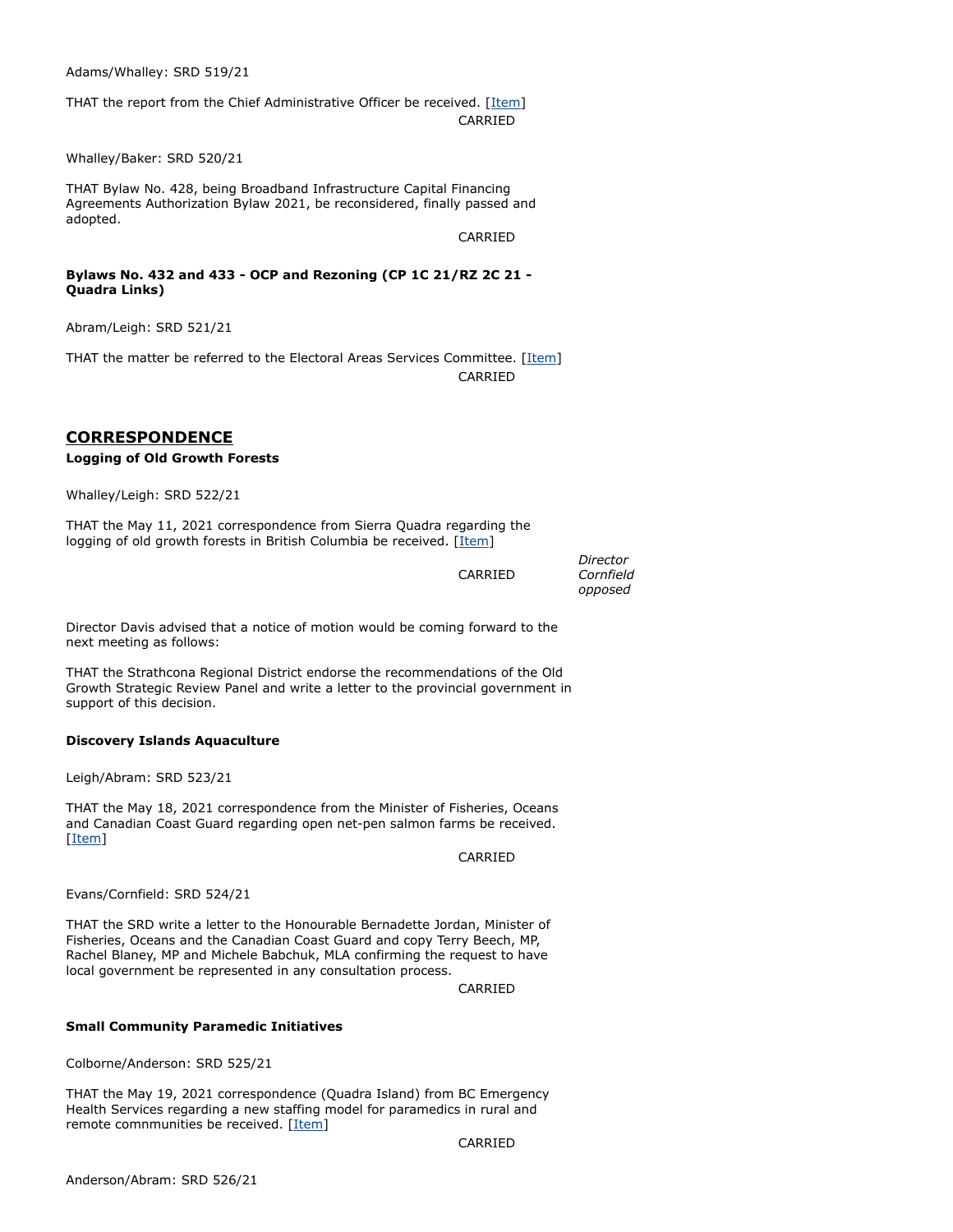THAT the May 19, 2021 correspondence (Cortes Island) from BC Emergency Health Services regarding a new staffing model for paramedics in rural and remote comnmunities be received. [[Item\]](https://agenda.strathconard.ca/SRDAttachments/SRDBoard/Open/BRD/26-May-21/SOC-Prototype-Ltr---Cortes-Island-_002_.pdf)

CARRIED

Colborne/Anderson: SRD 527/21

THAT the May 10, 2021 correspondence from the Village of Zeballos regarding the sustainibility of ambulance service in the Zeballos area be received. [\[Item](https://agenda.strathconard.ca/SRDAttachments/SRDBoard/Open/BRD/26-May-21/20210510-Zeballos-re-Ambulance-Service.pdf)] CARRIED

Anderson/Davis: SRD 528/21

THAT the Chair request a meeting with Michele Babchuk, MLA and the Ministry of Health including representatives from the affected rural communities of the SRD to discuss the matter of small community paramedic initiatives.

CARRIED

#### **Trails Strategy for British Columbia**

Evans/Baker: SRD 529/21

THAT the May 20, 2021 correspondence from the Ministry of Forests, Lands, Natural Resource Operations and Rural Development regarding the 'Trails Strategy for BC' report be received. [\[Item](https://agenda.strathconard.ca/SRDAttachments/SRDBoard/Open/BRD/26-May-21/Trails-Strategy-COMBINED.pdf)]

Director Davis advised that a notice of motion would be coming forward to the next meeting as follows:

THAT the Strathcona Regional District endorse the recommended actions of the Trails Strategy Review and write a letter to the provincial government in support of this decision.

### **Improved Internet Connectivity**

Adams/Whalley: SRD 530/21

THAT the May 18, 2021 news release from the Ministry of Citizens' Services regarding improved internet connectivity in the Fraser Canyon and elsewhere in BC be received. [[Item](https://agenda.strathconard.ca/SRDAttachments/SRDBoard/Open/BRD/26-May-21/20210521-CivicInfo-re-Connectivity.pdf)]

CARRIED

DEFEATED

## **MEMBERS' REPORTS**

#### **Discovery Islands Fish Farming**

Anderson/Abram: SRD 531/21

That the SRD support the Federal Government decision to remove open net pen aquaculture from the Discovery Islands region, and that the Chair write to the Minister of Fisheries and Oceans accordingly.

> *Directors Adams, Baker, Cornfield, Evans, Kerr, Leigh, Unger, Whalley and Alternate Director Dahl opposed*